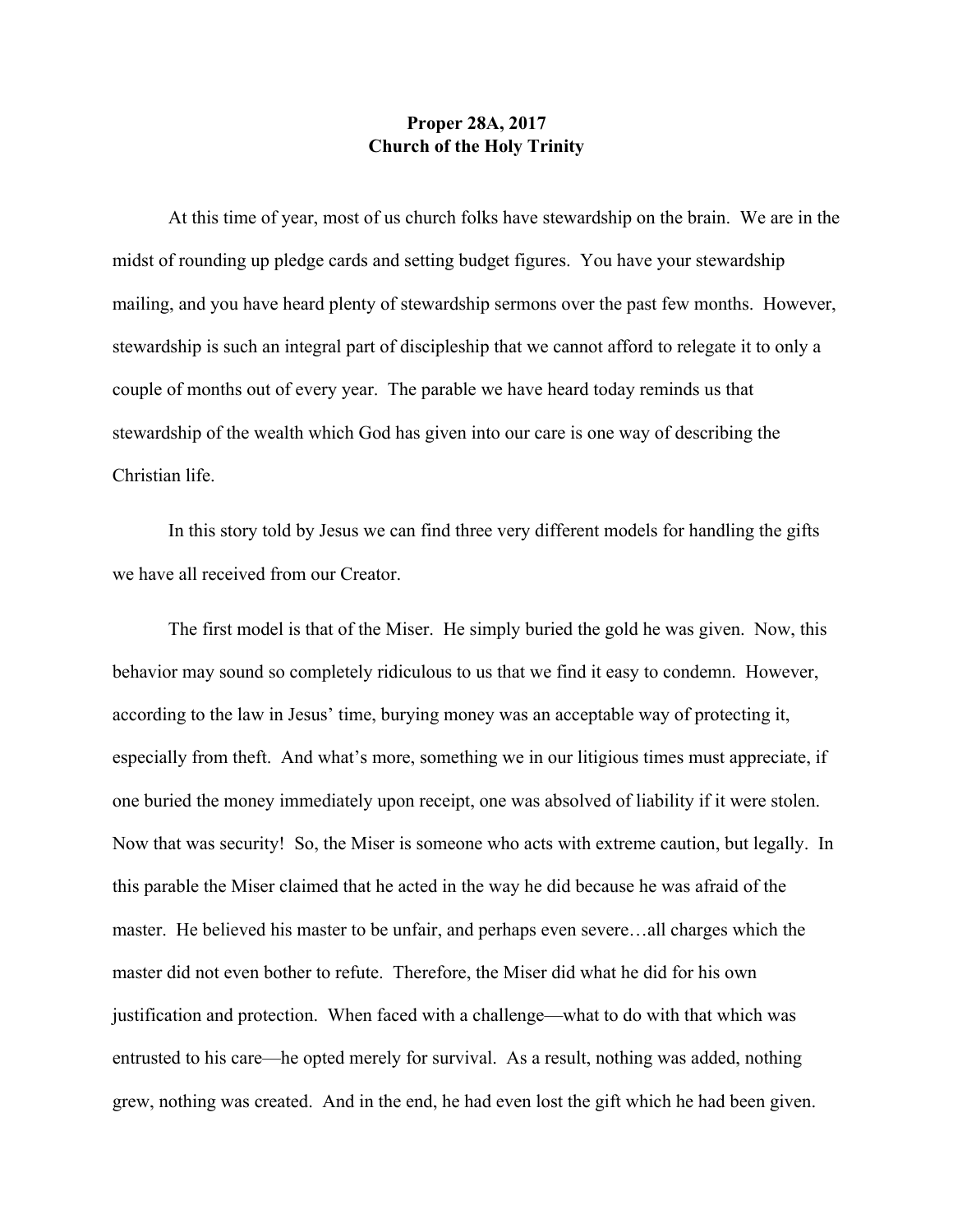Another possibility for handling the gifts with which we have been entrusted is that of the Accountant or Banker. This is perhaps the most popular option for our time. The Accountant or Banker views all enterprise from the perspective of the bottom line. It's the business perspective, the corporate way which, more and more has become the model for our churches, also. It is all about earning interest—the very least which these slaves could have done with their master's gifts. The Accountant or Banker model puts emphasis upon turning a profit—and the bigger, the better.

And yet, it is not the net amount—the bottom line—which mattered in the end to the landowner. What was valued was not simply some minimal increase. Remember that although the first two slaves had been given different amounts—each according to his ability, says the parable—they received the same reward from their master. What was valued was their ability to create new wealth. These first two came to the master saying, "You gave me these and I have made even more." They were creative. They had not simply made interest, but had made new wealth. They had unearthed resources that would otherwise have lain buried within. They had transcended themselves. These two model Stewardship.

As Stewards, we are called to take the gifts God has given us and to be creative, take risks, transcend ourselves. It is that loaves and fishes thing which Jesus showed the disciples. It can be a scary enterprise. It may involve budgeting by faith.

Living the Good News has to do with more than just the bottom line. It is not just a matter of survival or minimal safe return. It involves taking risks and using our creative powers. I would much rather see this parish go down in flames having risked some huge, seemingly impossible dream than to see it sit here on Main Street buried, eking out its survival.